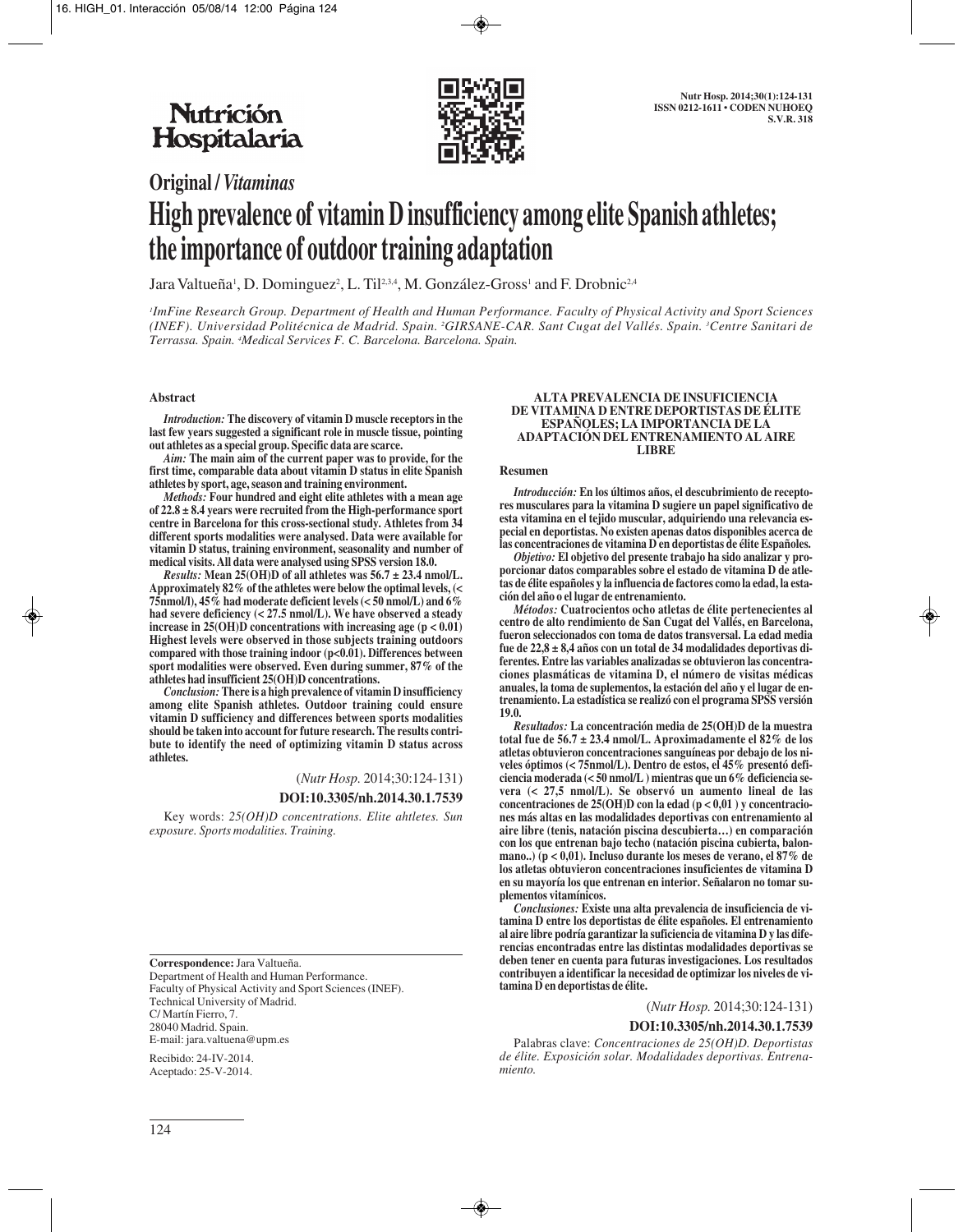# **Introduction**

Vitamin D is essential for a vast number of physiologic processes, such as an active role in immune function, protein synthesis, inflammatory response or cellular growth, and thus adequate concentrations are necessary for advantageous optimal health<sup>1,2</sup>. With over 80% of the general worldwide population considered vitamin D insufficient  $(< 75 \text{ nmol/L})^{3.5}$ , it is likely that many athletes fall into the same category. Although no evidence exists that athletes have a higher daily requirement than the general population<sup>6</sup>, the discovery of vitamin D muscle receptors in the last few years suggested a significant role for vitamin D in muscle tissue. In fact, it has been identified as a regulator of skeletal muscle<sup>1,7,8</sup>, pointing out athletes as a possible risk group. Vitamin D has been proposed to be, together with testosterone, the other steroid hormone that is important for muscle function and strength, and could play an important role on enhancing athletic performance7,9-12. A recent European study suggested that cardiorespiratory fitness and muscular strength is positively associated with 25(OH)D concentrations in male and female adolescents, respectively<sup>13</sup>. In addition, the first symptom of vitamin D deficiency is muscle weakness, hypotonia, prolonged time to peak muscle contraction, as well as prolonged time to muscle relaxation<sup>14</sup>, which can severely affect the athlete population.

Vitamin D storage and concentrations in this population group could be compromised, and its deficiency may have an impact on decreased physical performance and health with higher predisposition to stress fractures<sup>15</sup>.

In the last decade, researchers have examined 25(OH)D levels among various groups of athletes, ranging from gymnasts and runners to jockeys. And although some findings have suggested that vitamin D levels in athletes are comparable to those of the general population, results have found that vitamin D status is variable and is mainly dependent on type of sport, outdoor-indoor training time (during peak sunlight and season), skin color, and geographic location<sup>15</sup>, which makes it necessary to study athletes independently by regions.

Even if Spain is a Mediterranean country, located at the south of Europe at 40º N, and caucasian skin color, some previous studies have already reported low vitamin D status among Spanish adolescents and elderly population<sup>16,17</sup>, but little is known about vitamin D status among elite Spanish athletes.

# **Objectives**

Therefore, the main aim of the current paper was to provide, for the first time, comparable data about vitamin D status in elite Spanish athletes of 35 different sport modalities. One of the main objectives was to describe vitamin D status in elite Spanish athletes and to analyze vitamin serum concentrations by sex, sport, season and training outdoor or indoor.

The results could contribute to identify the need of optimizing vitamin D status across athletes.

# **Methods**

Four hundred and eight elite athletes with a mean age of  $22.8 \pm 8.4$  years were recruited from the Highperformance centre in Sant Cugat del Vallés, Barcelona, using elite athletes as primary sampling units and sports as secondary sampling units for this Cross-sectional study (CSS). Criteria for athletes' selection included active sport competition activity and no health problem declared. In total, 408 athletes from 34 different sports modalities were analysed. Data were available for aerobics, athletics, car racing, handball, basketball, boxing, combat, cycling, alpine ski, football, gymnastics, golf, weightlifting, pentathlon, skeleton, taekwondo, triathlon, volleyball, yachting, kayak, field hockey, shot, motorcycling, swimming, synchronized swimming, tennis, table tennis, rolling skate, waterpolo, fencing, diving board jump and also the referees of the National Basketball league (ACB). The data were obtained within the rutine medical assessment the elite athletes must pass periodically at the High Performance Center. They all sign an informed consent in order the data obtained can be used for research anonymously.

Subjects were classified according to outdoor or indoor training as shown in table II in the results part.

#### *Specimen collection and biochemical analyses*

Fasting blood samples were collected by venipuncture between eight and nine o'clock in the morning. For the measurement of vitamin D, blood was collected in EDTA tubes, immediately placed on ice, and centrifuged within 30 min (3,500 rpm for 15 min). The supernatant fluid was transported at a stable temperature of 4-7°C to the central laboratory in Barcelona, and stored there at -80°C until assayed.

#### *Vitamin D status*

Plasma 25(OH)D was analysed by Immunoassay quimioluminiscent in a Roche Elecsys Analizer 17018 in Barcelona. The sensitivity of this method is 4.01 ng/mL 25(OH)D. The CV for the method was 8.5%.

# *Seasonality*

The variable "blood extraction date" was used to compute seasonality defined as following and similar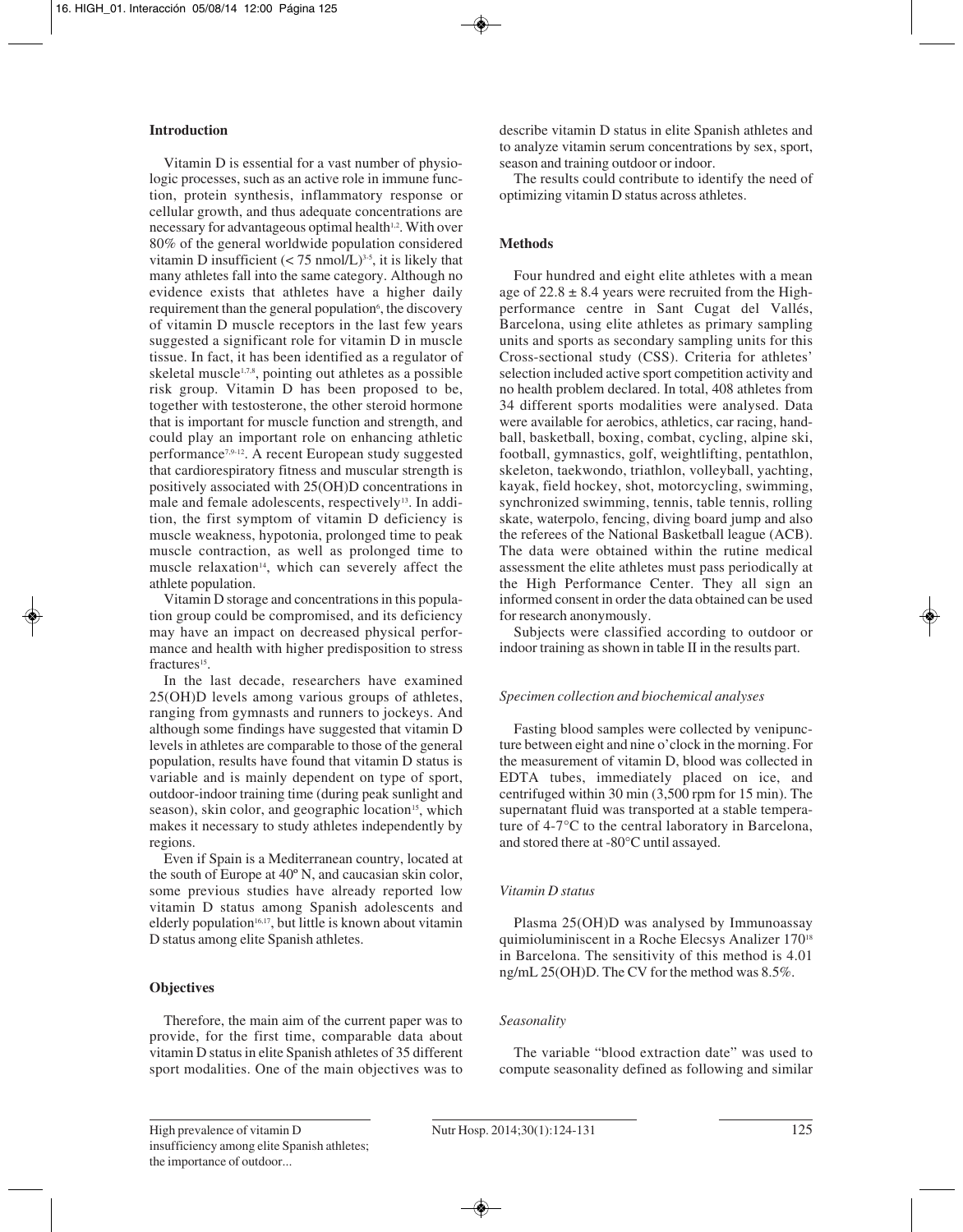to previous studies<sup>13,19,20</sup>: Winter  $(1; January through)$ March), Spring (2; April through June), summer (3; July through September) and Autumn (4; October through December).

## *Statistical analysis*

Descriptive statistics were performed and values are shown as mean and standard deviation. Frequency statistics for categorical variables are shown as valid percentage. For this study, vitamin D status was classified into four groups (vitamin D sufficiency/optimal levels >75 nmol/l; insufficiency 50-75 nmol/l; deficiency 27.5-49.99 nmol/l and severe deficiency <27·5 nmol/l) following international guidelines<sup>21</sup>. The differences between sex, vitamin D status groups, sports, training environment groups and seasonality were analysed using one-way ANOVA. All data were analysed using SPSS version 18.0 (SPSS Inc., Chicago, IL, USA).

## **Results**

Table I shows descriptive characteristics of the study sample stratified by 25(OH)D concentration. Prevalence rates of vitamin D status according to the aforementioned sufficient–insufficient classification are shown. Mean 25(OH)D of all athletes at baseline was  $56.7 \pm 23.5$  nmol/L. Considering the cut-off set for adults at 75nmol/l, approximately 82% of the athletes were below the optimal levels, for both males and females. Approximately, 45% had moderate deficient levels (< 50 nmol/L) and 6% had severe deficiency (< 27.5 nmol/L). As no significant differences have been observed between sexes, the sample has been analyzed as a whole. None of the subjects reported any vitamin

D supplement intake. The number of annual medical visits did not show any significant influence on vitamin D groups.

Analyzing vitamin D status by age, we have observed a steady increase in 25(OH)D concentrations with increasing age, with significant differences between the younger group (Q1) and the third quartile group (Q3) (48.5  $\pm$  18.7 nmol/L and 61.8  $\pm$  27.0 nmol/L), respectively;  $(p < 0.01)$  (fig. 1).

Differences in 25(OH)D concentrations were observed by training environment. Our results show that the highest levels were observed in those subjects training outdoor compared with those training indoor for the whole sample  $(p < 0.01)$ . Those differences have been also observed within the vitamin D groups. Although not significant, within the vitamin D sufficient group, those subjects training outside got higher 25(OH)D concentrations compared with those training inside. Same results were obtained for the insufficient group with higher vitamin D levels for those training outdoor (table I).

Table II shows vitamin D concentrations splitted by sport modality according to training environment (indoor-outdoor). Differences between sports were observed. Highest mean 25(OH)D concentrations were obtained in synchronized swimmers, tennis players, swimmers, rolling skaters, field hockey players, athletics and waterpolo players, most of them with outdoor training. While lower 25(OH)D concentrations were obtained in handball players, boxers, fencers, alpine skiers, gymnast, table tennis players and diving board jump, all training indoor.

Figure 2 presents differences in 25(OH)D concentrations by season according to blood extraction date and environment. Surprisingly, the mean highest levels of the global sample were observed in winter. Further analysis indicates that most of the athletes measured in wintertime were outdoors trainers. Even during summer, 87% of the

| <b>Table I</b><br>Descriptive characteristics of Spanish elite athletes splitted by vitamin D sufficiency or insufficiency (nnom/l) |                                                       |                                             |                                                    |  |  |  |  |  |  |  |
|-------------------------------------------------------------------------------------------------------------------------------------|-------------------------------------------------------|---------------------------------------------|----------------------------------------------------|--|--|--|--|--|--|--|
|                                                                                                                                     | $(75 \text{ nmol/l})$                                 | Vitamin D Insufficiency<br>$\leq 75$ nmol/l | Vitamin D Sufficiency<br>$n = 73$<br>$Mean \pm SD$ |  |  |  |  |  |  |  |
|                                                                                                                                     | $Total = 408$<br>$Mean \pm SD$                        | $n = 3.34$<br>$Mean \pm SD$                 |                                                    |  |  |  |  |  |  |  |
| $25(OH)D$ concentrations (nmol/L)<br>Males $n = 238$<br>Females $n = 170$                                                           | $56.7 \pm 23.5$<br>$56.7 \pm 22.7$<br>$56.7 \pm 24.5$ | $48.5 \pm 13.6$                             | $93.7 \pm 22.9$                                    |  |  |  |  |  |  |  |
| Severe deficiency/deficiency/insufficiency/sufficiency<br>Age (years)                                                               | 5.6/38.7/37.7/17.9<br>$22.8 \pm 8.4$                  | 72.1%<br>$23.1 \pm 8.9$                     | $17.9\%$<br>$21.8 \pm 6.0$                         |  |  |  |  |  |  |  |
| <b>Blood extraction season</b><br>$%$ (winter/spring/summer/autumn)                                                                 | 8.4/19.8/42.8/29.0                                    | 6.9/19.5/45.5/28.1                          | 15.1/21.9/30.1/32.9                                |  |  |  |  |  |  |  |
| <b>Training session environment</b><br>$%$ (indoor/outdoor)                                                                         | 39.9/60.1                                             | 44.4/55.6                                   | 20.8/79.2                                          |  |  |  |  |  |  |  |
| <b>Training session indoor</b>                                                                                                      | $49.3 \pm 18.6$                                       | $45.1 \pm 13.4$                             | $87.5 \pm 15.1$                                    |  |  |  |  |  |  |  |
| <b>Training session outdoor</b>                                                                                                     | $62.4 \pm 25.9$                                       | $51.2 \pm 13.9$                             | $95.8 \pm 24.7$                                    |  |  |  |  |  |  |  |
| Number of medical visits per year                                                                                                   | $4.1 \pm 5.2$                                         | $4.1 \pm 5.7$                               | $3.9 \pm 2.6$                                      |  |  |  |  |  |  |  |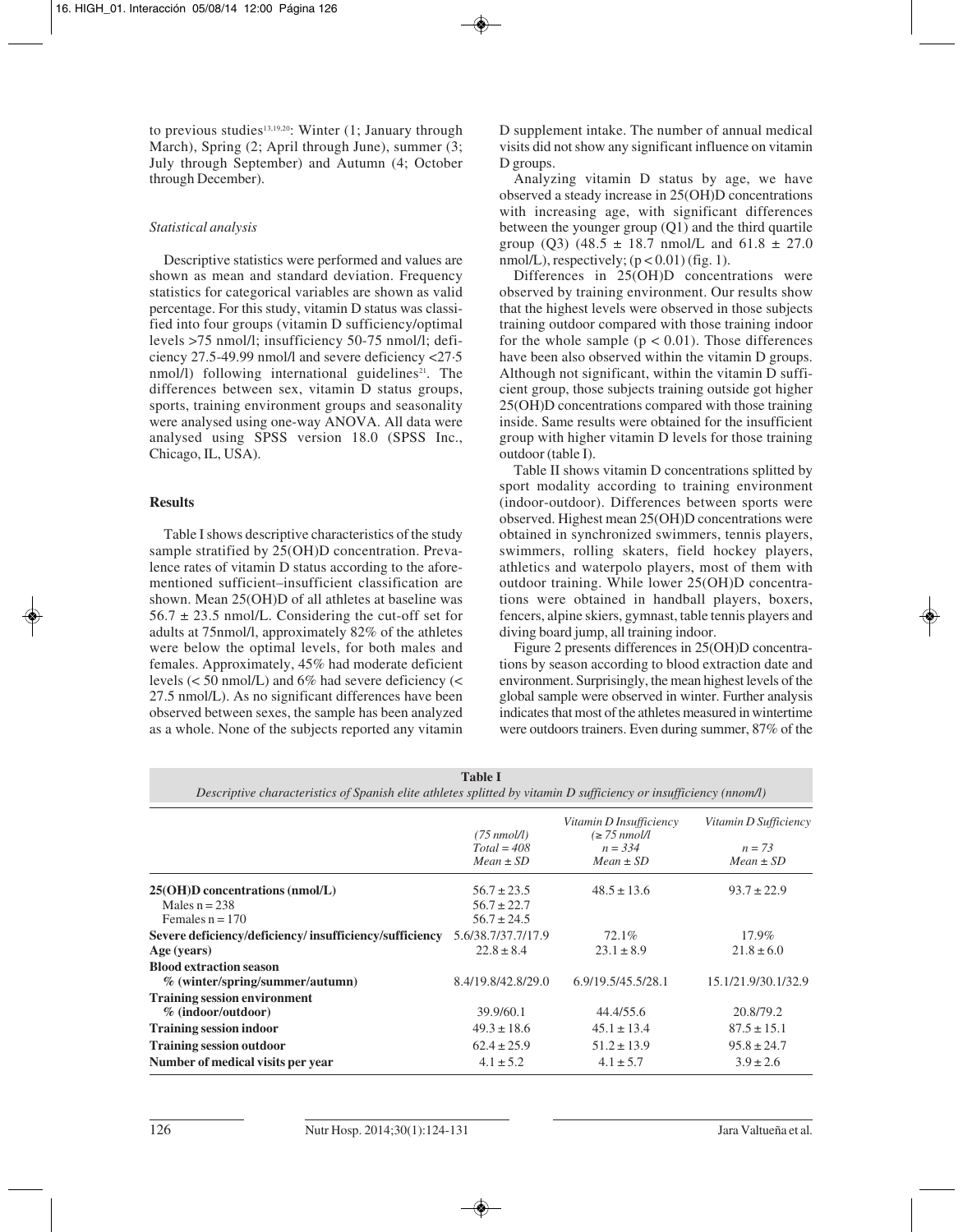

*Fig. 1.—Differences in 25(OH)D concentrations (nnom/L) by age quartiles.*

athletes were vitamin D insufficient. Lower values of 25(OH)D concentrations were observed for those training indoor compared with those training outdoor during all seasons (all  $p < 0.05$  except winter time).

# **Discussion**

Although extensive data exist in documenting vitamin D concentrations of the general population<sup>22,23</sup>, limited comparable information is available, specifically for the athletic population. Those existing studies have mainly focused on one sport modality with a reduce number of subjects<sup>24</sup>. Vitamin D status is variable and dependent on several determinants like type of sport, outdoor-indoor training time (during peak sunlight and season), skin color, and geographic location<sup>15</sup>. It makes necessary to study results by regions and sports modalities.

To the best of our knowledge, the data obtained in this study are the first aiming at establishing descriptive 25(OH)D status in occidental elite athletes of different sport disciplines, taking also into account seasonal and training variations.

Results of our study indicated that approximately 82% of the athletes were below the optimal levels (< 75 nmol/L). Approximately 45% were below < 50 nmol/l which is the optimal level for maintaining bone health in adults according to the report of the Institute of Medicine launched in 2011<sup>23</sup>. A general hypovitaminosis problem ranging from 13 to 72% has already been postulated in studies performed in young people in several European countries<sup>3,25-27</sup>, USA and Canada28,29. Studies in athletes are also in line with our

deficiency prevalence30-33. Morton et al (2012) concluded that vitamin D concentrations for 65% of their athletes were insufficient  $(< 50 \text{ nmol} \cdot L(-1))$  in winter<sup>31</sup>. Similar results were obtained by Constantini et al (2010), that reported vitamin D insufficiency in 73% of the measured athletes.

Complications from vitamin D insufficiency are often late-onset rather than immediate, given that the majority of subjects with vitamin D insufficiency are completely asymptomatic, and this fact complicates  $diagnostic<sup>12</sup>$ . But in athletes, the impact on decreasing physical performance due to muscle weakness could be more evident. An adequate vitamin D level together with the stimulus of weight-bearing exercise should be required in athletes, especially during adolescence for bone formation and cell growth<sup>16,34</sup>. Despite of optimal 25(OH)D levels are no exception to the controversy, superior benefits are observed at even greater levels, due to only at 25(OH)D levels >100 nmol/L, does vitamin D begin to be stored in the muscle and fat for future use<sup>35</sup>. As fat is required for vitamin D storage, the low subcutaneous fat levels that some athletes have could also compromise their vitamin D status. Although research has found that athletes generally do not meet the dietary reference intake for vitamin D, inadequate endogenous synthesis is the most probable reason for insufficient status<sup>15</sup>. Some sports could be at higher risk. Our results showed that rhythmic gymnasts, long distance runners, skeleton or cyclers got the lowest vitamin D concentrations (lower than 52 nmol/L).

As expected, differences in vitamin D concentrations were found in athletes participating in indoor activities compared with those involved in outdoor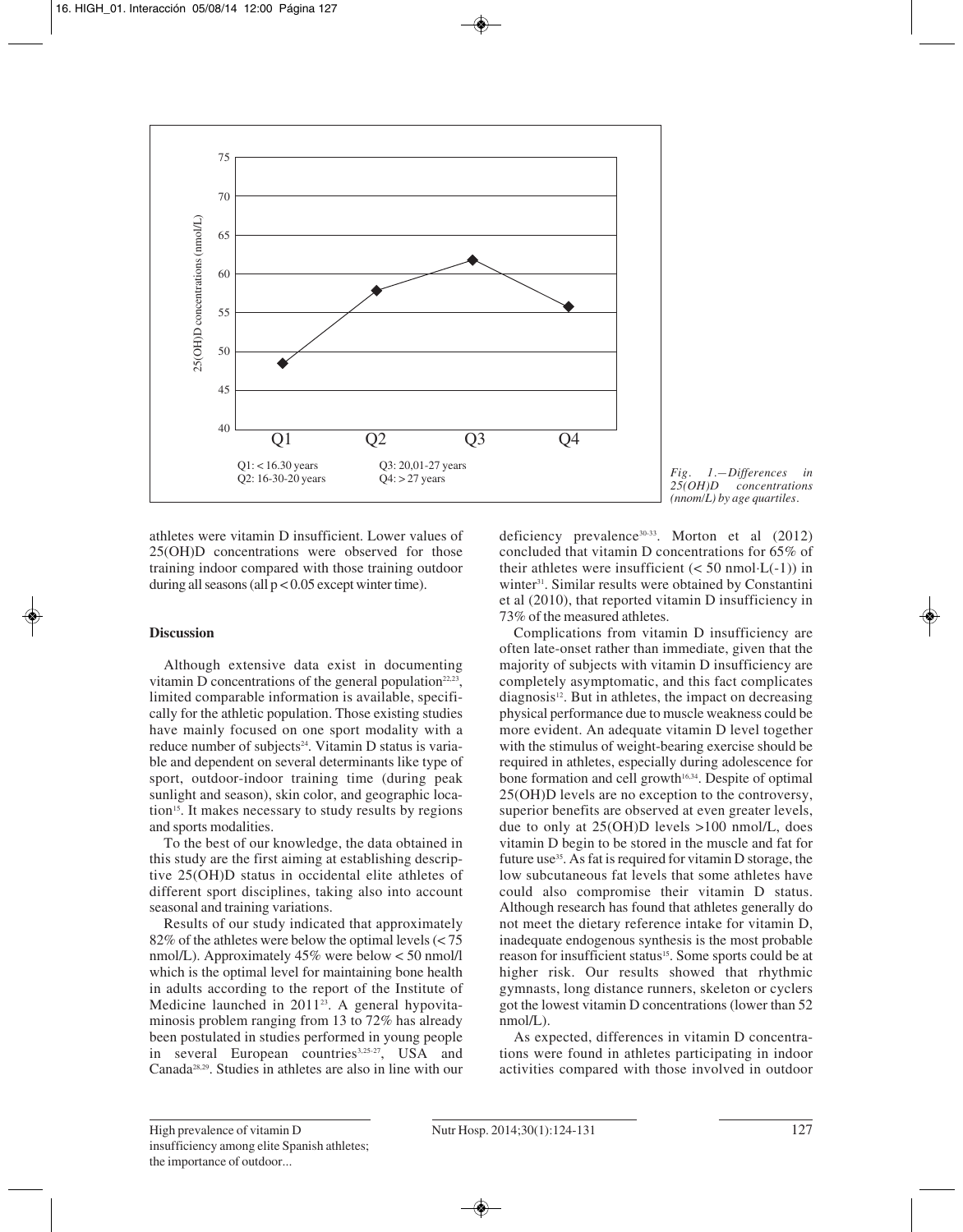|                            |                  | Total |                      | <b>Indoor</b>            |                          |                          | Outdoor                        |                          |                          |
|----------------------------|------------------|-------|----------------------|--------------------------|--------------------------|--------------------------|--------------------------------|--------------------------|--------------------------|
| Sport modality             | $\boldsymbol{N}$ | Mean  | SD                   | $\boldsymbol{N}$         | Mean                     | SD                       | $\boldsymbol{N}$               | Mean                     | SD                       |
| <b>ACB REFEREES</b>        | 32               | 51.1  | 12.4                 | 32                       | 51.1                     | 12.4                     |                                |                          |                          |
| <b>AEROBIC</b>             | $\mathfrak{2}$   | 44.7  | 12.2                 | $\sqrt{2}$               | 44.7                     | 12.2                     |                                |                          |                          |
| <b>ALPINE SKI</b>          | 3                | 33.0  | 8.0                  | 3                        | 33.0                     | 8.0                      | $\overline{\phantom{0}}$       |                          |                          |
| <b>ARTISTIC GYMNASTICS</b> | 17               | 44.2  | 15.6                 | 17                       | 44.2                     | 15.6                     |                                |                          |                          |
| <b>ATHLETICS</b>           | 48               | 60.1  | 27.7                 | 1                        | 41.4                     | $\equiv$                 | 47                             | 60.5                     | 27.8                     |
| <b>BASKETBALL</b>          | $\mathfrak{2}$   | 74.0  | 0.5                  | $\mathfrak{2}$           | 74.0                     | 0.5                      | $\qquad \qquad -$              | $\overline{\phantom{m}}$ | $\overline{\phantom{0}}$ |
| <b>BOXING</b>              | 8                | 45.5  | 15.3                 | 8                        | 45.5                     | 15.3                     | $\qquad \qquad \longleftarrow$ |                          | $\equiv$                 |
| <b>CAR RACING</b>          | $\overline{2}$   | 40.2  | 7.0                  | $\overline{\phantom{m}}$ | $\overline{\phantom{m}}$ | $\overline{\phantom{m}}$ | $\mathfrak{2}$                 | 40.2                     | 7.0                      |
| <b>CYCLING</b>             | 20               | 52.2  | 18.3                 |                          | $\qquad \qquad -$        | $\qquad \qquad -$        | 20                             | 52.2                     | 18.3                     |
| <b>DIVING BOARD JUMP</b>   | 13               | 41.3  | 12.5                 | 13                       | 41.3                     | 12.5                     | $\overline{\phantom{0}}$       |                          |                          |
| <b>FENCING</b>             | 6                | 43.9  | 8.2                  | 6                        | 43.9                     | 8.2                      |                                |                          | $\frac{1}{2}$            |
| <b>FIELD HOCKEY</b>        | 12               | 61.3  | 11.7                 | $\overline{\phantom{m}}$ | $\equiv$                 | $\overline{\phantom{m}}$ | 12                             | 61.3                     | 11.7                     |
| <b>FIGHTING</b>            | 16               | 50.0  | 14.7                 | 16                       | 50.0                     | 14.7                     | $\qquad \qquad -$              | $\qquad \qquad -$        | $\equiv$                 |
| <b>FOOTBALL</b>            | 5                | 61.1  | 27.5                 | $\qquad \qquad -$        | $\overline{\phantom{0}}$ | $\equiv$                 | 5                              | 61.1                     | 27.5                     |
| <b>GOLF</b>                | 9                | 61.7  | 15.5                 | $\overline{\phantom{m}}$ | $\overline{\phantom{0}}$ | $\equiv$                 | 9                              | 61.7                     | 15.5                     |
| <b>HANDBALL</b>            | 12               | 42.0  | 15.8                 | 12                       | 42.0                     | 15.8                     | $\overline{\phantom{0}}$       | $\equiv$                 | $\equiv$                 |
| <b>KAYAK</b>               | 8                | 40.1  | 6.3                  | $\equiv$                 | $\qquad \qquad -$        | $\qquad \qquad -$        | 8                              | 40.1                     | 6.3                      |
| MOTORCYCLING               | 6                | 60.6  | 31.0                 | $\equiv$                 | $\equiv$                 | $\qquad \qquad -$        | 6                              | 60.6                     | 31.0                     |
| <b>PENTATHLON</b>          | 6                | 60.4  | 16.9                 | $\overline{\phantom{0}}$ | $\overline{\phantom{m}}$ | $\overline{\phantom{m}}$ | 6                              | 60.4                     | 16.9                     |
| <b>RHYTHMIC GYMNASTICS</b> | 7                | 45.3  | 8.3                  | $\tau$                   | 45.3                     | 8.3                      | $\overline{\phantom{m}}$       | $\overline{\phantom{0}}$ |                          |
| <b>ROLLER HOCKEY</b>       | $\mathbf{1}$     | 55.2  |                      | $\mathbf{1}$             | 55.2                     | $\ddot{\phantom{a}}$     | -                              | $\equiv$                 | $\equiv$                 |
| <b>ROLLING SKATE</b>       | $\overline{4}$   | 62.9  | 17.9                 | $\overline{\phantom{0}}$ | $\equiv$                 |                          | 4                              | 62.9                     | 17.9                     |
| <b>SHOOTING</b>            | $\overline{2}$   | 61.3  | 13.2                 | $\mathfrak{2}$           | 61.3                     | 13.2                     |                                |                          |                          |
| <b>SKELETON</b>            | $\mathbf{1}$     | 34.7  | $\ddot{\phantom{a}}$ |                          | $\overline{\phantom{m}}$ | $\overline{\phantom{m}}$ | 1                              | 34.7                     | $\overline{\phantom{m}}$ |
| <b>SWIMMING</b>            | 58               | 69.2  | 21.9                 | $\overline{2}$           | 64.5                     | 13.4                     | 56                             | 69.4                     | 22.2                     |
| SYNCHRONIZED SWIMMING      | 11               | 88.5  | 35.2                 | $\overline{\phantom{m}}$ | $\overline{\phantom{0}}$ | $\qquad \qquad -$        | 11                             | 88.5                     | 35.2                     |
| <b>TABLE TENNIS</b>        | 11               | 33.6  | 11.4                 | 11                       | 33.6                     | 11.4                     | $\overline{\phantom{0}}$       | $\qquad \qquad -$        | $\overline{\phantom{0}}$ |
| <b>TAEKWONDO</b>           | 21               | 55.3  | 21.9                 | 21                       | 55.3                     | 21.9                     | $\overline{\phantom{m}}$       |                          |                          |
| <b>TENNIS</b>              | 5                | 98.4  | 61.2                 | $\qquad \qquad -$        | $\equiv$                 | $\qquad \qquad -$        | 5                              | 98.4                     | 61.2                     |
| <b>TRIATHLON</b>           | 3                | 50.4  | 8.2                  | $\overline{\phantom{m}}$ | $\qquad \qquad -$        | $\overline{\phantom{m}}$ | 3                              | 50.4                     | 8.2                      |
| <b>VOLLEYBALL</b>          | 14               | 57.4  | 19.3                 | 13                       | 56.1                     | 19.3                     | 1                              | 75.0                     | $\qquad \qquad -$        |
| <b>WATERPOLO</b>           | 37               | 60.7  | 23.0                 | 11                       | 73.9                     | 23.4                     | 26                             | 55.1                     | 20.9                     |
| WEIGHTLIFTING              | $\mathfrak{2}$   | 53.1  | 1.4                  | $\mathfrak{2}$           | 53.1                     | 1.4                      | $\overline{\phantom{0}}$       | $\overline{\phantom{m}}$ |                          |
| <b>YACHTING</b>            | $\overline{4}$   | 49.2  | 27.1                 | $\equiv$                 | $\equiv$                 | $\qquad \qquad -$        | $\overline{4}$                 | 49.2                     | 27.1                     |
| <b>TOTAL</b>               | 408              | 56.7  | 23.5                 | 150                      | 49.3                     | 18.6                     | 226                            | 62.4                     | 25.9                     |

**Table II** *25(OH)D concentrations (nmol/L) according to sport modality and indoor/outdoor training*

activities. Our results indicated that the highest mean of 25(OH)D concentrations were obtained for those training outdoors. Interestingly, synchronized swimmers who trained outdoor during the whole day, obtained higher 25(OH)D concentrations than swimmers training outdoor but early in the morning or late in the evening. Data are in line with other studies  $36,37$ . Lovell et al. reported that the majority (83%) of female Australian indoor athletes were at vitamin D insufficiency38. In the study of Constantini et al (2010), a higher prevalence of vitamin D insufficiency was observed among dancers (94%), basketball players (94%), and Taekwondo fighters (67%), but they also obtained higher vitamin D deficiency prevalence among indoor training athletes comparing with those training outdoor (80% vs  $48\%; P < 0.01$ )<sup>32</sup>.

Seasonal differences were also found regarding 25(OH)D concentrations, confirming the results of other studies across Europe27,39-41. Casual exposure to sunlight is thought to provide most of the vitamin D requirements of the human population<sup>39</sup>. Many outdoor athletes avoid peak sunlight hours during summer time, opting to practice early in the morning or late at night, which greatly reduces UVB exposure<sup>42</sup>, putting them at considerable risk of vitamin D insufficiency even in the sunny months. Galán et al (2012) proposed 25(OH)D concentrations of > 122.7 nmol/L in autumn in order to have adequate levels in spring. In our study, none of the analysed athletes achieved these concentrations, independently of the season. Our results reveal lower vitamin D values during summer time than in wintertime. But most of the athletes measured in winter time were outdoors trainers and probably do not avoid this peak sunlight for training as in summer time. These higher concentrations could be also due to a low number of subjects measured at wintertime and to seasonal influences in winter blood extraction that was performed from January to March.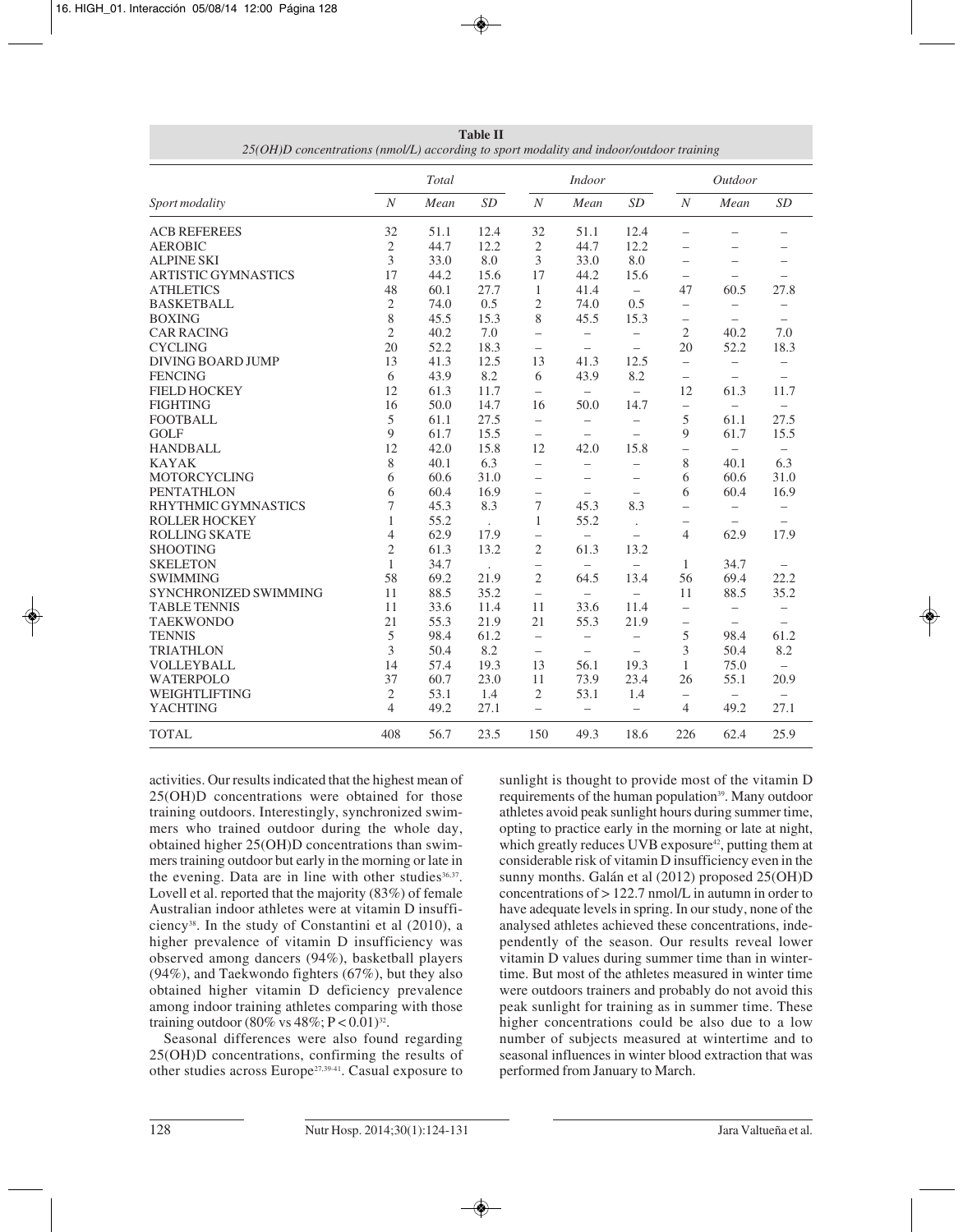

*Fig. 2.—Differences in 25(OH)D concentrations (nnom/L) by season and training enrivonment.*

Although we have to keep in mind that the results of vitamin D concentrations are variable according to different parameters, geographical location (latitude) or gender do, it does not appear to be the case in our results nor to be the major risk factors for vitamin D insufficiency in athletes. As stated above, lack of sun exposure appears to be the main risk factor, putting, indoor athletes and those who avoid peak daylight hours, regardless of latitudinal location, at the greatest risk for vitamin D insufficiency37,42.

Ultraviolet light irradiation has been proposed for improving athletic performance and decreasing chronic sports related pain<sup>35</sup>. German Olympic officials considered these effects significant enough for UVB radiation to be considered an ergogenic aid<sup>35</sup>, not forbidden and not blamed as doping.

Synthesis of vitamin D from the sun is also dictated by age<sup>42</sup>. And when analyzing vitamin D status by age, a steady increase in 25(OH)D concentrations with increasing age is observed, but those at younger ages have also higher rates of indoor training (data not shown). Our data agree with other published data<sup>3</sup>. It is important to emphasize these lower vitamin D concentrations found in younger athletes. Optimal vitamin D levels are essential at early ages for an adequate growth and development. Normally, active children and adolescents practice their sports activities after school, when sunset is coming or in an indoor environment, with negative consequences for their vitamin D status.

Although dietary intake of our subjects has not been included in this study, there is consistency in the literature regarding inadequate vitamin D intake among athletes. Moreover, due to low levels of vitamin D found and that none of the athletes reported vitamin D

supplementation, supplementation could be considered, especially in those training indoor and at older ages. This is in accordance with emerging evidence emphasizing the need of vitamin D supplementation in high-risk groups especially during lack of sun exposure months<sup>43</sup>. Unfortunately, there are limited experimental studies available and even fewer that demonstrate a performance enhancement from vitamin D supplementation. In favour, Magee et al (2013) reported that all doses of supplementation significantly increased 25(OH)D concentrations in Irish athletes, and corrected any insufficiencies/deficiencies in their subset of athletes<sup>44</sup>. It has been also suggested that vitamin D supplementation in individuals with low vitamin D status may improve muscle strength and have beneficial effects on muscular performance and injury occurrence in athletes<sup>45-47</sup>. This is believed to be due to an increase in the size and amount of type II (fast twitch) muscle fibers associated with vitamin D supplementation<sup>33</sup>. It should be noted that type II fibers are predominant in power and anaerobic activities, and are recruited first to prevent falls, associated with muscle strength<sup>48,49</sup>. Close et al. suggested that skeletal muscle may require higher serum concentrations for a response, compared to other tissues<sup>33</sup>.

Investigators have recently become interested in examining this possible link between vitamin D and the prevention of stress fractures in athletic individuals. Our data about the annual medical visits indicated that there were no differences according to vitamin D concentrations. We have not found well-controlled studies examining an association between medical visits regarding to stress fractures and serum 25(OH)D levels in a strictly athletic population, but some data in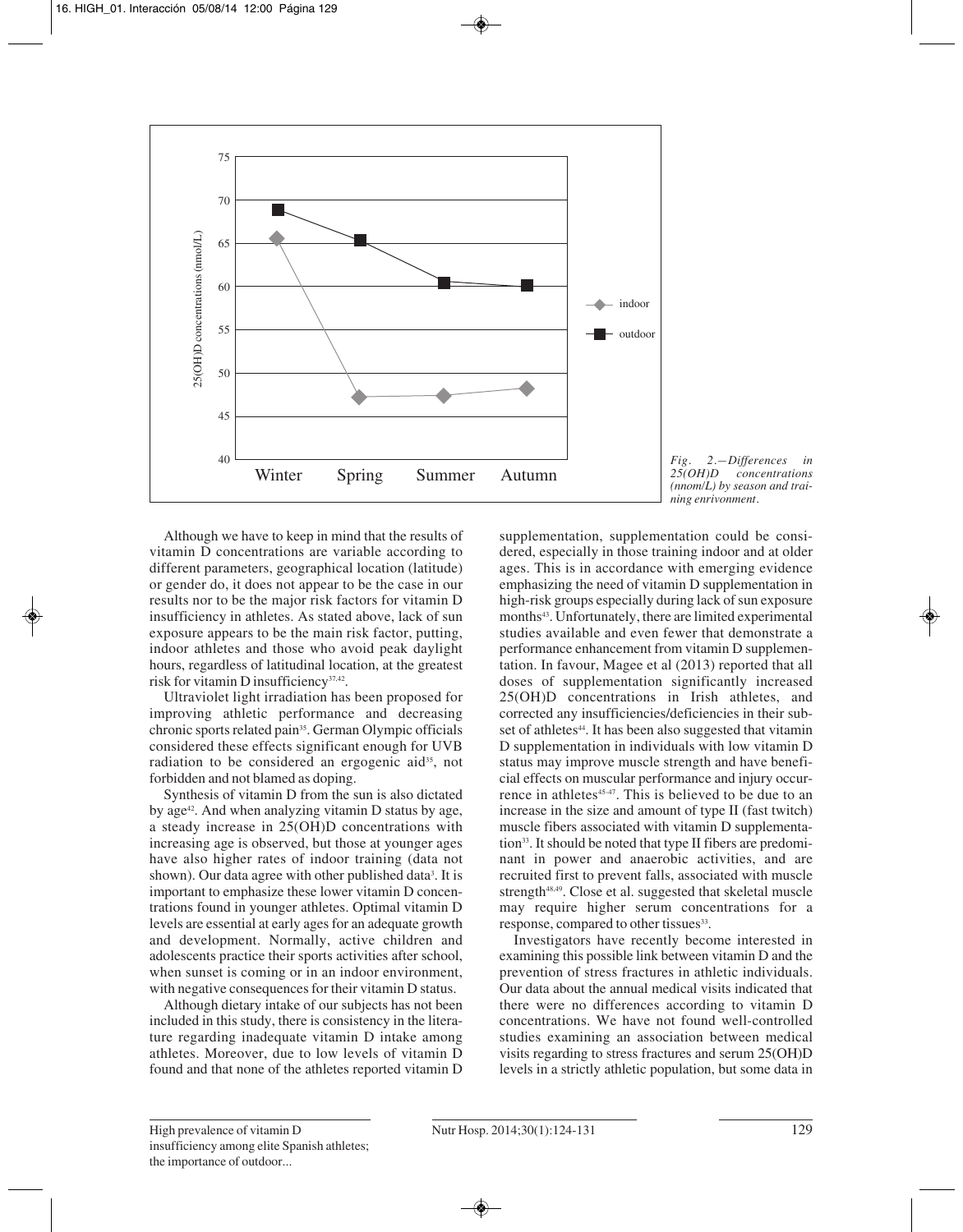the military environment have been found. Following these studies and in agreement with our findings, Valimäki et al.<sup>50</sup> observed no difference in 25(OH)D levels among male recruits who developed a stress fracture during training compared with those who did not.

There is, however, an ongoing debate on the influence of vitamin D supplementation or fortified foods in young-healthy people43. But most experts agree that the combination between high intake of vitamin D, through dietary sources and ultraviolet B (UVB) exposure is necessary to obtain optimal serum vitamin D  $levels<sup>51</sup>$ .

There are some limitations in our study. Unfortunately, due to the difficulties on assessing elite athletes and test them, few variables are available regarding vitamin D, and we cannot be certain that other unmeasured confounders have not influenced our observations.

Despite the aforementioned limitation, the study use of a large number of elite athletes from 32 different sports modalities, which provide a deeper understanding of the vitamin D status in athletes, which is an additional strength of our work. The majority of the studies only assess one sport modality and with small sample.

# **Conclusion**

Considering the cut-off set adults at 75nmol/l, approximately 82% of the athletes were below the optimal levels, for both males and females. This study highlights a high prevalence of vitamin D insufficiency among elite Spanish athletes and demonstrats that outdoor training is an appropriate way to increase vitamin D concentrations in athletes, mostly during winter and early spring.

The current data supports previous findings that athletes living even at Mediterranean countries exhibit inadequate vitamin D concentrations, but differences among sports modalities have been observed, and should be taken into account for future research. Those athletes practicing sports modalities which favour lower body fat storages that could have an impact on vitamin D concentrations should be deeper analyzed.

Given the recent findings, it is recommended that sports dietitians and physicians routinely assess vitamin D status and make clear recommendations in order to help athletes achieve an optimal serum 25(OH)D concentration.

The results of the study could contribute to identify the need of optimizing vitamin D status across athletes. But further research is needed to determine the effect of vitamin D status on training, injury, and performance in elite athletes and their future health.

#### **Competing interest**

None of the authors had any conflict of interests.

#### **Acknowledgements**

Many thanks to Isabel Salinas for her contribution to the study.

# **Funding**

This work was supported by own funds from the high-performance medical centre of San Cugat del Vallés (Barcelona).

#### **Contributorship statement**

FD, LT,DD planned the study, recruited athletes and data collection; JV, MGG performed the statistical analysis; JV and MGG participated in the data interpretation. JV, MGG, FD participated in the literature search. JV wrote the paper. All authors read and approved the final manuscript.

#### **References**

- 1. Ceglia L. Vitamin D and its role in skeletal muscle. *Curr Opin Clin Nutr Metab Care* 2009; 12(6): 628-33.
- 2. Holick MF. Vitamin D: importance in the prevention of cancers, type 1 diabetes, heart disease, and osteoporosis. *Am J Clin Nutr* 2004; 79 (3): 362-71.
- 3. Gonzalez-Gross M, Valtueña J, Breidenassel C, Moreno LA, Ferrari M, Kersting M et al. Vitamin D status among adolescents in Europe: the Healthy Lifestyle in Europe by Nutrition in Adolescence study. *Br J Nutr* 2012; 107 (5): 755-64.
- 4. Ginde AA, Liu MC, Camargo CA, Jr. Demographic differences and trends of vitamin D insufficiency in the US population, 1988-2004. *Archives of internal medicine* 2009; 169 (6): 626-32.
- 5. Holick MF. Vitamin D: a D-Lightful health perspective. *Nutrition Reviews* 2008; 66 (10 Supl. 2): S182-94.
- 6. Medicine FaNBIo. Dietary Reference Intakes for Calcium and Vitamin D: The National Academies Press. Washington, D.C.; 2011.
- 7. Bartoszewska M, Kamboj M, Patel DR. Vitamin D, muscle function, and exercise performance. *Pediatr Clin North Am* 2010; 57 (3): 849-61.
- 8. Hamilton B. Vitamin D and human skeletal muscle. *Scand J Med Sci Sports* 2010; 20 (2): 182-90.
- 9. Holick MF. Vitamin D: the other steroid hormone for muscle function and strength. *Menopause* 2009; 16 (6): 1077-8.
- 10. Holick MF. Vitamin D deficiency. *N Engl J Med* 2007; 357 (3): 266-81.
- 11. Holick MF. The vitamin D deficiency pandemic and consequences for nonskeletal health: mechanisms of action. *Mol Aspects Med* 2008; 29 (6): 361-8.
- 12. Gordon CM, DePeter KC, Feldman HA, Grace E, Emans SJ. Prevalence of vitamin D deficiency among healthy adolescents. *Arch Pediatr Adolesc Med* 2004; 158 (6): 531-7.
- 13. Valtueña J, Gracia-Marco L, Huybrechts I, Breidenassel C, Ferrari M, Gottrand F et al. Cardiorespiratory fitness in males, and upper limbs muscular strength in females, are positively related with 25-hydroxyvitamin D plasma concentrations in European adolescents: the HELENA study. *QJM* 2013 Sep; 2013; 106 (9): 809-21.
- 14. Pfeifer M, Begerow B, Minne HW. Vitamin D and muscle function. *Osteoporos Int* 2002; 13 (3): 187-94.
- 15. Larson-Meyer DE, Willis KS. Vitamin D and athletes. *Curr Sports Med Rep* 2010; 9 (4): 220-6.